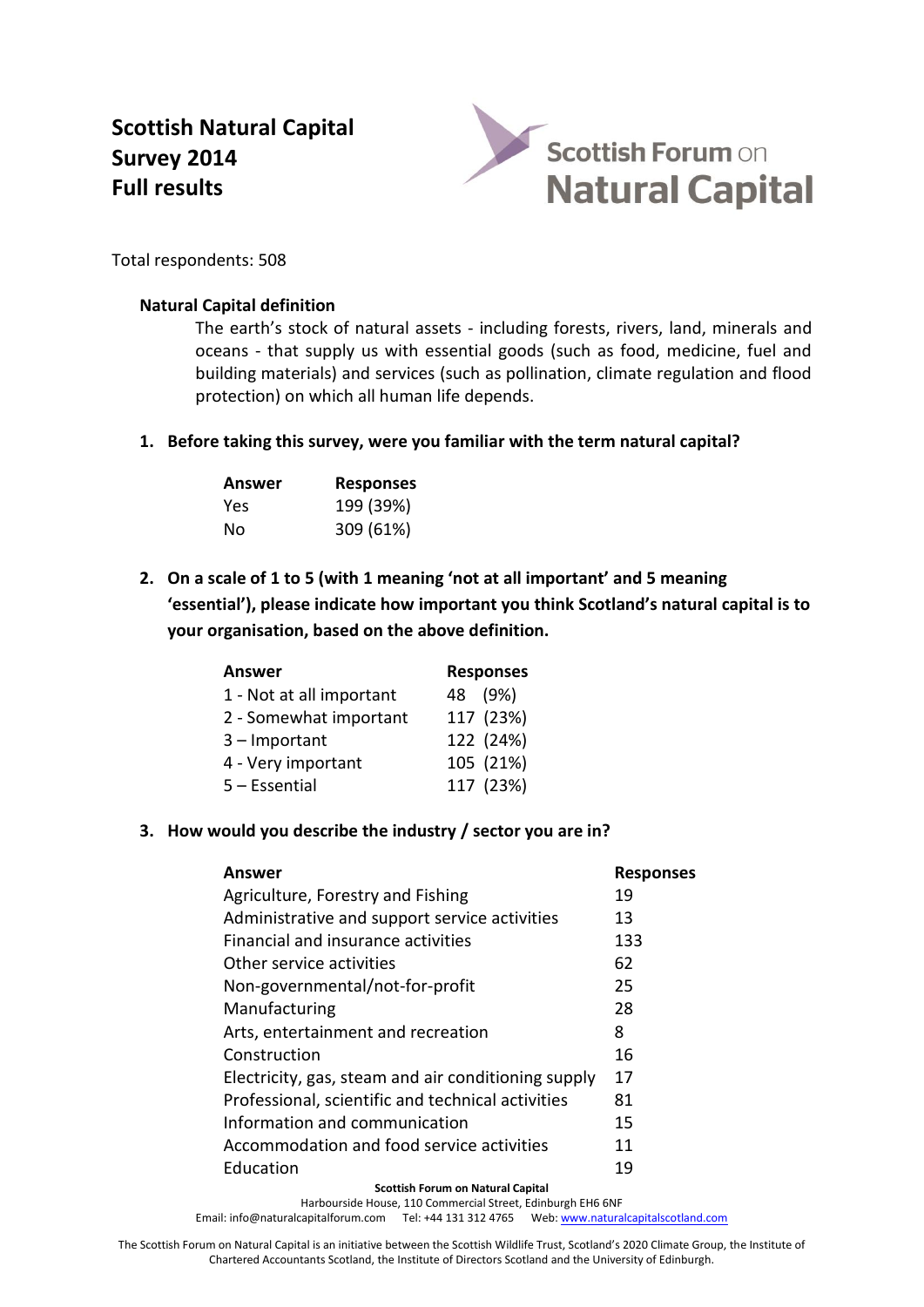

Mining and Quarrying **9** Wholesale and retail trade; repair of motor vehicles and motorcycles 8 Public administration and defence; compulsory social security 9 Water supply, sewerage, waste management and remediation activities 4 Transportation and storage and storage and storage and storage states are set of  $\sim$  8 Real estate activities 11 Human health and social work activities 9

### **4. How many people does your organisation employ?**

| Answer     | <b>Responses</b> |
|------------|------------------|
| 1-49       | 230 (45%)        |
| $50 - 249$ | 71 (14%)         |
| $250+$     | 208 (41%)        |

# **5. In your view who is responsible for enhancing & protecting Scotland's natural capital? Please tick all that apply.**

| <b>Answer</b>                                                         | <b>Responses</b> |     |
|-----------------------------------------------------------------------|------------------|-----|
| Government (local, national and international)                        |                  | 356 |
| The private sector (industry bodies as well as individual businesses) |                  |     |
|                                                                       |                  | 276 |
| Non-governmental organisations/not-for-profit organisations 260       |                  |     |
| The population of Scotland / community groups                         |                  | 289 |
| Collaborative initiatives involving any or all of the above           |                  | 415 |

#### **6. Which of the below are relevant to your organisation? Please tick all that apply.**

| Answer                                                             | <b>Responses</b> |
|--------------------------------------------------------------------|------------------|
| Woods/forests, including commercial forestry                       | 133              |
| Greenspace (urban parks, gardens etc)                              | 122              |
| Freshwater (lochs, rivers and fens)                                | 132              |
| Cropland                                                           | 85               |
| Peatlands and other moorland                                       | 70               |
| Grassland                                                          | 84               |
| Coastal areas (dunes, cliff, beach and tidal mudflats)             | 77               |
| The sea/ocean                                                      | 132              |
| Not sure / have not previously had cause to consider this question |                  |
|                                                                    | 256              |

**7. Which of the below sums up your organisation's attitude in relation to natural capital? Please tick up to three.**